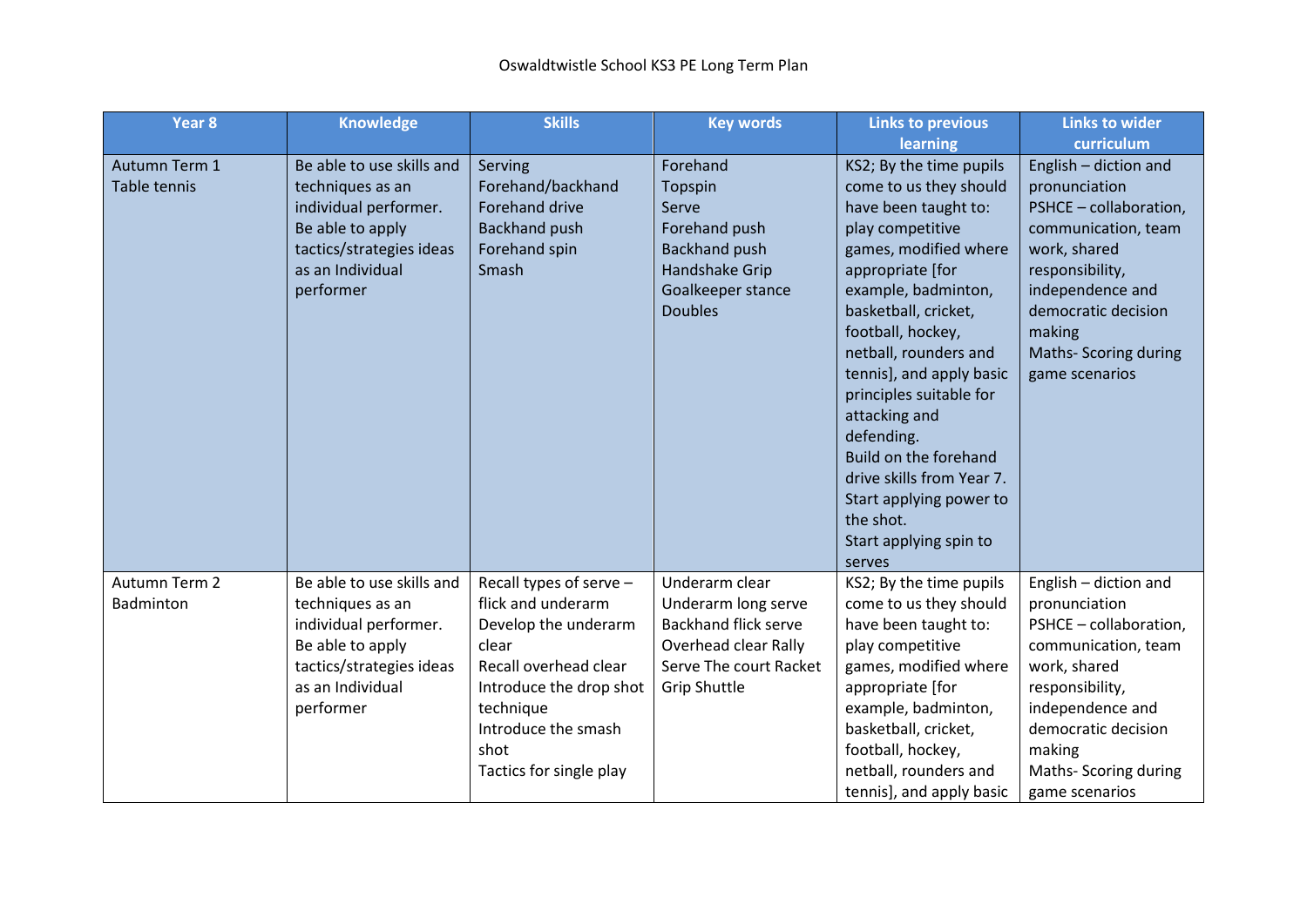| Spring Term 1<br><b>Basketball</b> | Be able to use skills and<br>techniques as a team<br>performer.<br>Be able to apply<br>tactics/strategies ideas<br>as a team performer.<br>Be able to officiate in a<br>sport activity, using<br>basic rules | Free throw/penalty<br>pass<br>Game play<br><b>Recall Passing</b><br>techniques and Timing<br>of passes<br>Attacking play - tactics<br><b>Techniques of marking</b><br>the ball and Defending<br>the player<br><b>Types of Dodging</b> | <b>Positional awareness</b><br>Court play<br>Footwork<br>Passing<br>Dodging | principles suitable for<br>attacking and<br>defending<br>Recall the types of<br>serve learnt in year 7.<br>KS2; By the time pupils<br>come to us they should<br>have been taught to:<br>play competitive<br>games, modified where<br>appropriate [for<br>example, badminton,<br>basketball, cricket,<br>football, hockey,<br>netball, rounders and<br>tennis], and apply basic<br>principles suitable for<br>attacking and<br>defending<br>Start adding tactics to<br>apply in a game<br>scenario from the skills | English - diction and<br>pronunciation<br>PSHCE - collaboration,<br>communication, team<br>work, shared<br>responsibility,<br>independence and<br>democratic decision<br>making<br><b>Maths- Scoring during</b><br>game scenarios |
|------------------------------------|--------------------------------------------------------------------------------------------------------------------------------------------------------------------------------------------------------------|---------------------------------------------------------------------------------------------------------------------------------------------------------------------------------------------------------------------------------------|-----------------------------------------------------------------------------|-------------------------------------------------------------------------------------------------------------------------------------------------------------------------------------------------------------------------------------------------------------------------------------------------------------------------------------------------------------------------------------------------------------------------------------------------------------------------------------------------------------------|-----------------------------------------------------------------------------------------------------------------------------------------------------------------------------------------------------------------------------------|
| Spring term 2                      | Be able to use                                                                                                                                                                                               | <b>Basic circuit</b>                                                                                                                                                                                                                  | Sets                                                                        | learnt in Year 7<br>KS2; By the time pupils                                                                                                                                                                                                                                                                                                                                                                                                                                                                       | English - diction and                                                                                                                                                                                                             |
| <b>Fitness</b>                     | techniques as an                                                                                                                                                                                             | <b>Boxercise</b>                                                                                                                                                                                                                      | Reps                                                                        | come to us they should                                                                                                                                                                                                                                                                                                                                                                                                                                                                                            | pronunciation                                                                                                                                                                                                                     |
|                                    | individual performer.                                                                                                                                                                                        | Cooper test                                                                                                                                                                                                                           | Cooper test                                                                 | have been taught to:                                                                                                                                                                                                                                                                                                                                                                                                                                                                                              | PSHCE - collaboration,                                                                                                                                                                                                            |
|                                    | Be able to apply                                                                                                                                                                                             | Introduce heart rate                                                                                                                                                                                                                  | Heart rate                                                                  | develop flexibility,                                                                                                                                                                                                                                                                                                                                                                                                                                                                                              | communication, team                                                                                                                                                                                                               |
|                                    | compositional ideas as                                                                                                                                                                                       | Components of skill                                                                                                                                                                                                                   | <b>Circuits</b>                                                             | strength, technique,                                                                                                                                                                                                                                                                                                                                                                                                                                                                                              | work, shared                                                                                                                                                                                                                      |
|                                    | an Individual performer                                                                                                                                                                                      | fitness related                                                                                                                                                                                                                       |                                                                             | control and balance                                                                                                                                                                                                                                                                                                                                                                                                                                                                                               | responsibility,                                                                                                                                                                                                                   |
|                                    | Be able to plan a                                                                                                                                                                                            | Sets                                                                                                                                                                                                                                  |                                                                             | [for example, through                                                                                                                                                                                                                                                                                                                                                                                                                                                                                             | independence and                                                                                                                                                                                                                  |
|                                    | personal circuit, and                                                                                                                                                                                        | Reps                                                                                                                                                                                                                                  |                                                                             | athletics and                                                                                                                                                                                                                                                                                                                                                                                                                                                                                                     | democratic decision                                                                                                                                                                                                               |
|                                    | then adapt to work                                                                                                                                                                                           | Development                                                                                                                                                                                                                           |                                                                             | gymnastics]                                                                                                                                                                                                                                                                                                                                                                                                                                                                                                       | making                                                                                                                                                                                                                            |
|                                    | harder.                                                                                                                                                                                                      | Components of health                                                                                                                                                                                                                  |                                                                             | Develop knowledge of                                                                                                                                                                                                                                                                                                                                                                                                                                                                                              | Maths- Scoring during                                                                                                                                                                                                             |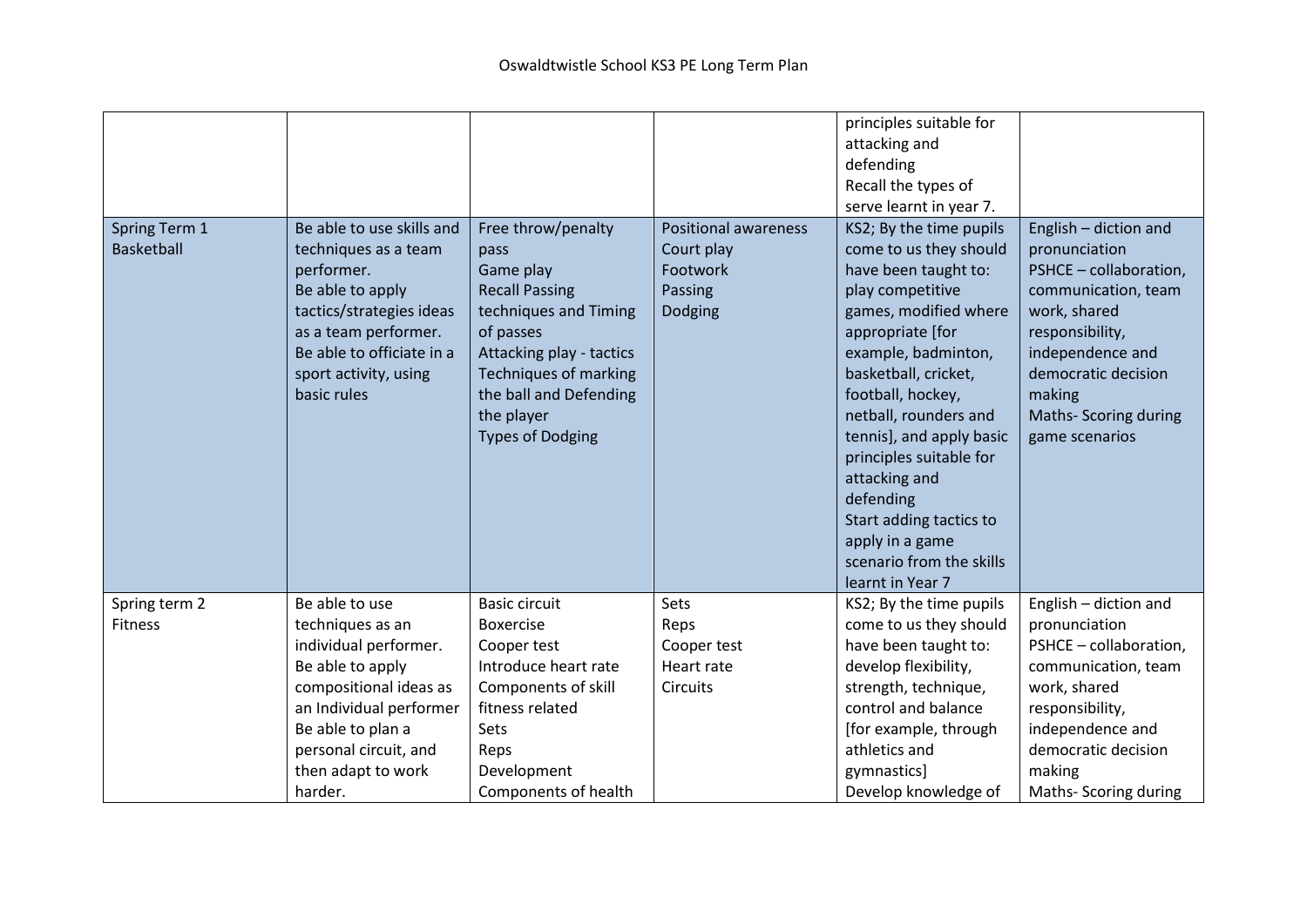|               |                           | related fitness               |                          | how exercise affects       | game scenarios         |
|---------------|---------------------------|-------------------------------|--------------------------|----------------------------|------------------------|
|               |                           | Circuits - football           |                          | the body                   |                        |
|               |                           | specific Boxercise-           |                          |                            |                        |
|               |                           | combinations                  |                          |                            |                        |
| Summer term 1 | Be able to use skills and | <b>Recall fielding</b>        | Throwing                 | KS2; By the time pupils    | English - diction and  |
| Cricket       | techniques as a team      | techniques                    | Catching                 | come to us they should     | pronunciation          |
|               | performer.                | Batting defensive shot        | Fielding-Long Barrier    | have been taught to:       | PSHCE - collaboration, |
|               | Be able to apply          | Recall drive and pull         | technique                | play competitive           | communication, team    |
|               | tactics/strategies ideas  | Wicket keeping                | <b>Batting Technique</b> | games, modified where      | work, shared           |
|               | as a team performer.      | <b>Recall bowling</b>         | <b>Bowling Technique</b> | appropriate [for           | responsibility,        |
|               | Be able to officiate in a | technique                     | Game                     | example, badminton,        | independence and       |
|               | sport activity, using     | Bowling development -         | <b>Tactics</b>           | basketball, cricket,       | democratic decision    |
|               | basic rules Be able to    | technique                     | <b>Wickets</b>           | football, hockey,          | making                 |
|               | plan sports activity      | <b>Batting development</b>    | <b>Bat</b>               | netball, rounders and      | Maths- Scoring during  |
|               | sessions                  | <b>Fielding roles</b>         | <b>Ball</b>              | tennis], and apply basic   | game scenarios         |
|               | Be able to officiate in a |                               | <b>Bowling</b>           | principles suitable for    |                        |
|               | sport activity, using     |                               | <b>LBW</b>               | attacking and              |                        |
|               | basic rules               |                               | Umpire                   | defending                  |                        |
|               |                           |                               |                          | Building on the basic      |                        |
|               |                           |                               |                          | skills of cricket (bowling |                        |
|               |                           |                               |                          | and batting) to develop    |                        |
|               |                           |                               |                          | better technique           |                        |
| Summer term 2 | Be able to use skills and | Recall passing                | <b>Dribble</b>           | KS2; By the time pupils    | English - diction and  |
| Football      | techniques as a team      | techniques                    | Pass                     | come to us they should     | pronunciation          |
|               | performer.                | Dribbling and turning         | Shoot                    | have been taught to:       | PSHCE - collaboration, |
|               | Be able to apply          | Developing attack $-4v$       | Foul                     | play competitive           | communication, team    |
|               | tactics/strategies ideas  | $\overline{2}$                | Offside                  | games, modified where      | work, shared           |
|               | as a team performer.      | Developing shooting           |                          | appropriate [for           | responsibility,        |
|               | Be able to officiate in a | Heading the ball              |                          | example, badminton,        | independence and       |
|               | sport activity, using     | <b>Strategies and tactics</b> |                          | basketball, cricket,       | democratic decision    |
|               | basic rules               | defensive Jockeying           |                          | football, hockey,          | making                 |
|               | Be able to plan sports    |                               |                          | netball, rounders and      | Maths-Scoring during   |
|               | activity sessions (Create |                               |                          | tennis], and apply basic   | game scenarios         |